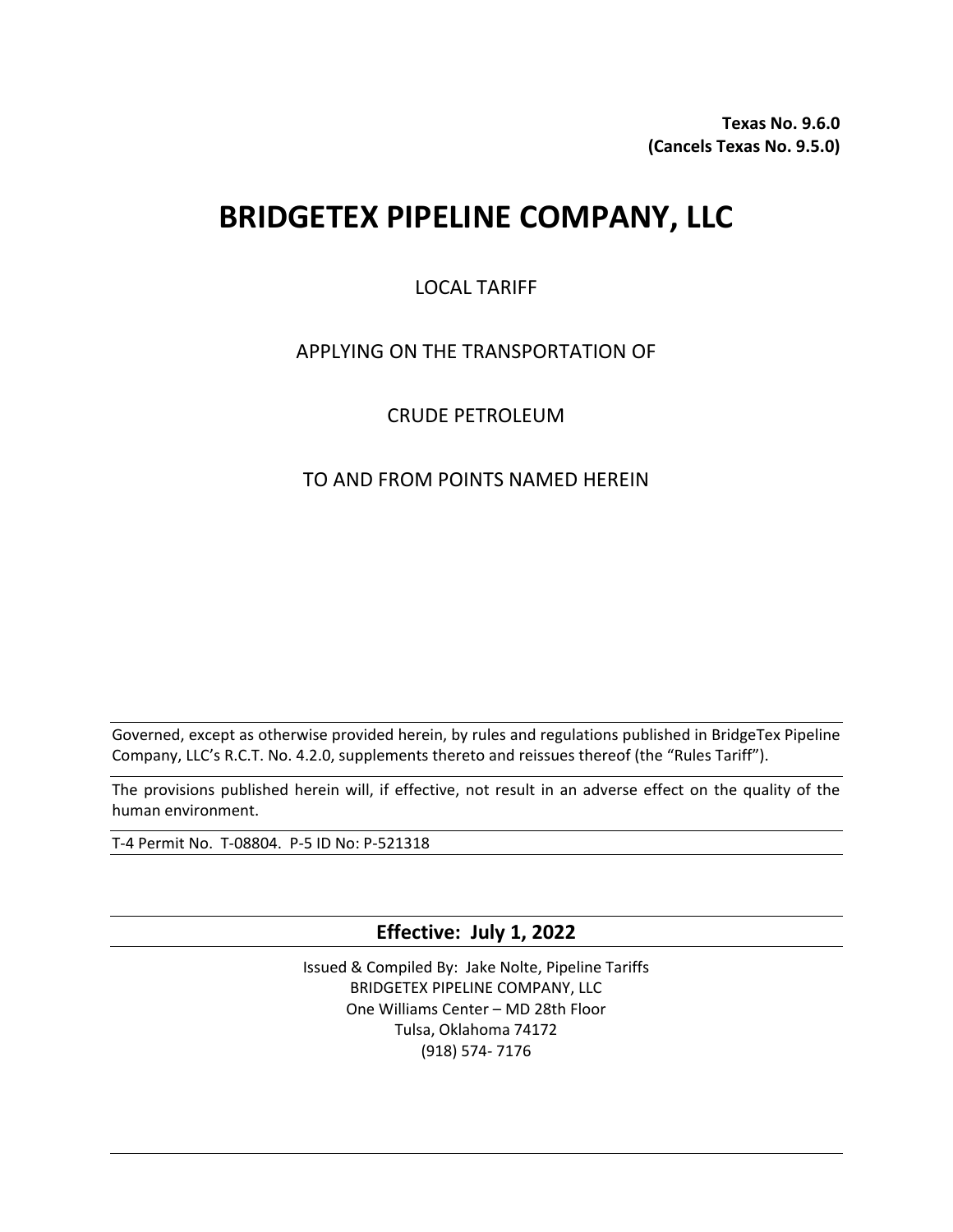#### **TABLE OF RATES**

*All Rates are for pipeline transportation only. All rates are in cents per Barrel.*  **[U]** Unchanged. All rates on this page are unchanged, unless otherwise noted.

| <b>Item</b><br>No. | <b>FROM</b><br>(Origin)<br>(Note 1) | ΤO<br>(Destination)<br>(Note 2) | Local/Uncommitted<br><b>Shipper Rate</b><br>(Note 5) | <b>Volume Incentive</b><br>Rate (10,000 -<br>12,000 Barrels per<br>day)<br>(Note 4) | <b>Volume Incentive</b><br>Rate (12,001 -<br>17,000 Barrels per<br>day)<br>(Note 6) |
|--------------------|-------------------------------------|---------------------------------|------------------------------------------------------|-------------------------------------------------------------------------------------|-------------------------------------------------------------------------------------|
| 200                | Bryan, TX                           | East Houston                    | $[1]$ 146.18                                         | 65.00                                                                               | 75.00                                                                               |

#### **NOTES APPLICABLE TO TABLE OF RATES**

- **Note 1:** The origin ("Origin") for this tariff is the inlet flange to the BridgeTex II Facilities (as defined in this Note 1) located in Bryan, Texas. The BridgeTex II Facilities means, collectively, the pipeline and the associated facilities and improvements, whether owned or leased by BridgeTex Pipeline Company, LLC ("Carrier"), to transport Crude Petroleum from Midland, Texas, Colorado City, Texas, or the Origin to the Destination (as defined in Note 2), on throughput capacity resulting from an expansion of the Existing Carrier Facilities (as defined in this Note 1) from the Origin. The "Existing Carrier Facilities" means, collectively, the Original Carrier Facilities (as defined in this Note 1) and the Bryan Facilities (as defined in this Note 1). The "Original Carrier Facilities" means, collectively, the pipeline and the associated facilities and improvements, whether owned or leased by Carrier, to transport Crude Petroleum from Colorado City, Texas to destinations in the Houston gulf coast area, with an operating capacity of 300,000 Barrels per day. The "Bryan Facilities" means, collectively, the pipeline and associated facilities and improvements, whether owned or leased by Carrier, to transport Crude Petroleum from Bryan, Texas to destinations in the Houston gulf coast area as effected through an expansion above the throughput capacity of the Original Carrier Facilities between Bryan, Texas and the Houston gulf coast area. This tariff only applies to shipments on the BridgeTex II Facilities and does not apply to shipments on the Existing Carrier Facilities. Under R.C.T. No. 4.2.0, Item 190, supplements thereto, reissues thereof, shipper must provide origination facilities.
- **Note 2:** The destination ("Destination") for this tariff is that certain delivery location into Carrier's tankage at Magellan's East Houston Terminal located at 7901 Wallisville Road, Houston, Texas, which is connected to and capable of receiving Crude Petroleum from Carrier's pipeline facilities.
- **Note 3:** At any time that the Pipeline Proration Procedures are in effect pursuant to Item 150 of the Rules Tariff, nominations and transportation under this tariff (i.e., from the Bryan, Texas Origin) will be subordinate to all nominations and transportation under Carrier's Texas No. **[W]** 5.13.0 5.12.0, supplements thereto and reissues thereof (i.e., from the Midland, Texas and Colorado City, Texas origins).
- **Note 4:** For any shipper who ships and delivers, in its name, an average of at least 10,000 Barrels per day in any calendar month, up to 12,000 Barrels per day in any calendar month, Carrier will invoice the Shipper at the Volume Incentive Rate set out in this column.